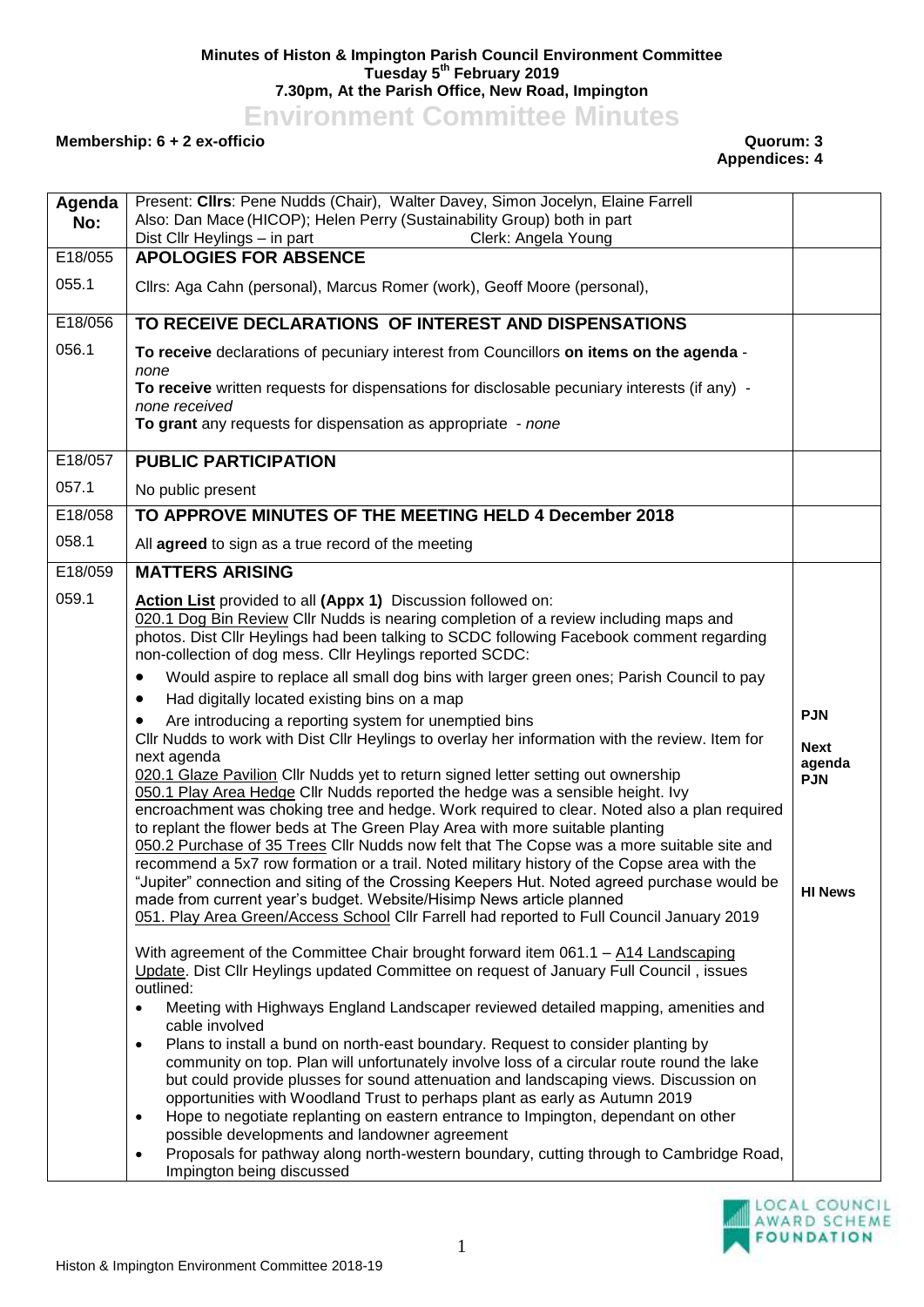|         | Further along the north-west boundary, possibilities under review with NIAB<br>$\bullet$<br>Cty Cllr Jenkins is looking at cycle access issues<br>$\bullet$<br>Clarification is being sought on sound barrier design at Darwin Green<br>$\bullet$<br>Good news around work and exam timetable scheduling had been promised<br>$\bullet$<br>SCDC has contacted a company to inspect best practice measures<br>$\bullet$<br>Lolworth Air Quality monitor is back in place. SCDC are looking to buy a network of<br>$\bullet$<br>monitors and do a matrix. "Hotspots" will be tested<br>Diversion issues<br>$\bullet$<br>Additionally:<br>A14 Group - Cllr Jocelyn is a member replacing Cllr Payne<br>$\bullet$<br>Cllr Nudds is involved in the Landscaping item, as Tree Warden<br>$\bullet$<br>Dan Mace asked to join the Landscaping Group. He voiced ideas for re-creation of an<br>$\bullet$<br>orchard route up to Swavesey<br>Rob Benstead-Smith - it was suggested Rob be invited to link into the Parish Councils<br>$\bullet$<br>Environment Committee- agreed<br>Dist Cllr Heylings to contact David Bray's PA and follow up on queries and details<br>$\bullet$<br>Dist Cllr Heylings to arrange to meet Highways England Landscaper prior to a meeting<br>$\bullet$<br>due 1 March 2019<br>Members asked what the Parish Council can do to help before the Highways England meeting<br>1 March<br>Cllr Jocelyn to attend next core working group<br>Cllr Nudds to work with Rob Benstead Smith to contact 2 landowners<br>Dist Cllr Heylings left meeting<br>Chairman also brought forward item 60.6 HICOP Report, 60.5 Sustainability Report and 60.9<br>High St & Beyond Working Party to this part of the meeting | SJ<br><b>PJN</b> |
|---------|----------------------------------------------------------------------------------------------------------------------------------------------------------------------------------------------------------------------------------------------------------------------------------------------------------------------------------------------------------------------------------------------------------------------------------------------------------------------------------------------------------------------------------------------------------------------------------------------------------------------------------------------------------------------------------------------------------------------------------------------------------------------------------------------------------------------------------------------------------------------------------------------------------------------------------------------------------------------------------------------------------------------------------------------------------------------------------------------------------------------------------------------------------------------------------------------------------------------------------------------------------------------------------------------------------------------------------------------------------------------------------------------------------------------------------------------------------------------------------------------------------------------------------------------------------------------------------------------------------------------------------------------------------------------------------------------------------------------------------|------------------|
| E18/060 | <b>TO RECEIVE</b>                                                                                                                                                                                                                                                                                                                                                                                                                                                                                                                                                                                                                                                                                                                                                                                                                                                                                                                                                                                                                                                                                                                                                                                                                                                                                                                                                                                                                                                                                                                                                                                                                                                                                                                |                  |
| 060.1   | <b>Clerks Report</b> provided to all and accepted (Appx 2) including other agenda items. Further<br>discussion on:<br>Kings Meadow Working Party noted quote being sought for weedkill of estate roads<br>Bookings Approach from Histon Baptist Church for Nativity Scene in Crossing Keepers Hut<br>noted, and agreed. Cllr Nudds confirmed door and windows would be re-installed once<br>electricity supply in place                                                                                                                                                                                                                                                                                                                                                                                                                                                                                                                                                                                                                                                                                                                                                                                                                                                                                                                                                                                                                                                                                                                                                                                                                                                                                                          |                  |
| 060.2   | <b>Trees &amp; Allotments No written Tree report</b><br>Cllr Nudds, Tree Warden, advised no new Tree work applications had been received. As Tree<br>Warden, Cllr Nudds was investigating removal of a twin stemmed ash at Doctors Close<br>Deputy Clerk had supplied up to date information on fees received and waiting lists at the 2<br>allotment sites. It was confirmed Buchans care for grass cutting at Gatehouse Road haulage.<br>Parish Council staff care for Glebe Way                                                                                                                                                                                                                                                                                                                                                                                                                                                                                                                                                                                                                                                                                                                                                                                                                                                                                                                                                                                                                                                                                                                                                                                                                                               |                  |
| 060.3   | <b>Burial Ground</b> Members supported engaging a contractor to return plot currently infringing<br>rules to "green" cemetery style. Clerk to check insurance position regarding "topple testing"<br>training. Agreed next workshop to include treatment of spoil following interment                                                                                                                                                                                                                                                                                                                                                                                                                                                                                                                                                                                                                                                                                                                                                                                                                                                                                                                                                                                                                                                                                                                                                                                                                                                                                                                                                                                                                                            |                  |
| 060.4   | Staff Task List Head Groundsman had overseen task lists for Assistant Groundsmen. Staff<br>to bring system forward                                                                                                                                                                                                                                                                                                                                                                                                                                                                                                                                                                                                                                                                                                                                                                                                                                                                                                                                                                                                                                                                                                                                                                                                                                                                                                                                                                                                                                                                                                                                                                                                               |                  |
| 060.5   | <b>Sustainability Report</b> Helena Perry reported on a good Vegan event, and upcycling and<br>repurposing event. A visit to Amey Cespa is planned. Family Foraging and Wild Cooking<br>session planned 23 March. A trail of green spaces to be organised for Mental Health week in<br>May. The Sustainability Group are to set up a Bank account and constitution but wished to<br>stay reporting to the Parish Council and working alongside them, as with the enviro.vols.<br>Noted £671 budget agreed by Parish Council for 2019-20. Group organising a campaign with<br>Cottenham and Orchard Park to reduce waste in black bins, launching their Janet Street-                                                                                                                                                                                                                                                                                                                                                                                                                                                                                                                                                                                                                                                                                                                                                                                                                                                                                                                                                                                                                                                             | <b>HI News</b>   |
| 060.6   | Sorter" campaign shortly. Agreed to feature in HI News.<br>HICOP Report Dan Mace reported on successful wassailing event with over 200 attendees.<br>A Pruning workshop is due 10 March. The orchard team will prune apple trees at Clay Close<br>Lane and Burial Ground on 9 February                                                                                                                                                                                                                                                                                                                                                                                                                                                                                                                                                                                                                                                                                                                                                                                                                                                                                                                                                                                                                                                                                                                                                                                                                                                                                                                                                                                                                                           |                  |
| 060.7   | <b>Public Art Working Party meeting due February/March</b>                                                                                                                                                                                                                                                                                                                                                                                                                                                                                                                                                                                                                                                                                                                                                                                                                                                                                                                                                                                                                                                                                                                                                                                                                                                                                                                                                                                                                                                                                                                                                                                                                                                                       |                  |
| 060.8   | Drainage Working Party no meetings held. Clerk had followed up with Pat Matthews SCDC                                                                                                                                                                                                                                                                                                                                                                                                                                                                                                                                                                                                                                                                                                                                                                                                                                                                                                                                                                                                                                                                                                                                                                                                                                                                                                                                                                                                                                                                                                                                                                                                                                            |                  |
| 060.9   | on timings for work at the Brook<br><b>High St &amp; Beyond Working Party Helena Perry reported on revamp work on all High Street</b><br>planters. Daylillies, local business, had again offered lillies for The Brook. Agreed to accept<br>offier, with planting near the waterside only. Cllr Nudds confirmed the SCDC Ecology Officer                                                                                                                                                                                                                                                                                                                                                                                                                                                                                                                                                                                                                                                                                                                                                                                                                                                                                                                                                                                                                                                                                                                                                                                                                                                                                                                                                                                         |                  |

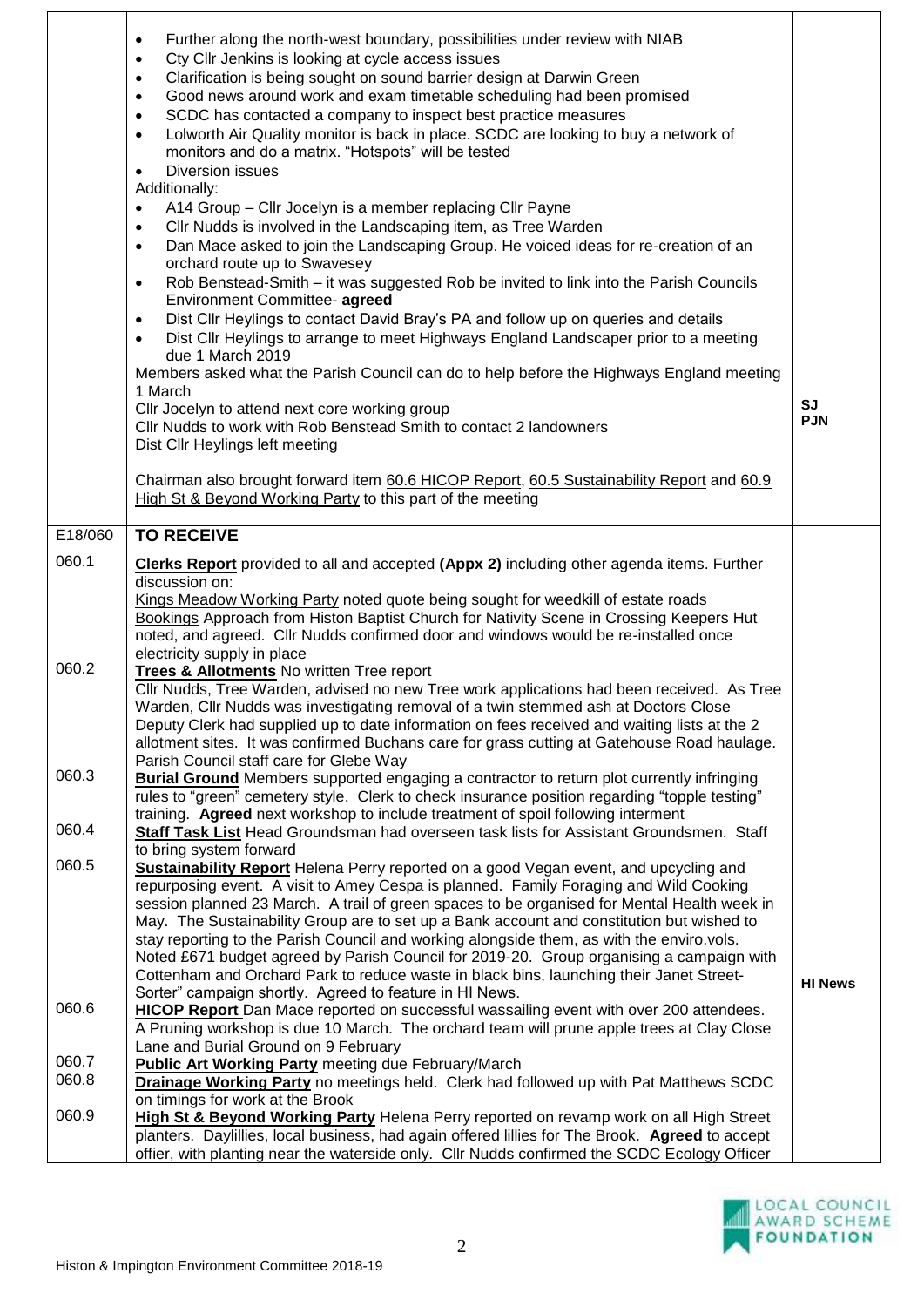|                | had not been unhappy when previously offered, but had advised they should not become too<br>invasive. Noted all boundary planting is cut back annually. All agreed to cover purchase of<br>bulbs for Orchard Road planters from Environment Committee bulbs budget, in sum of £47.                                                                                                                                                                                                   |            |
|----------------|--------------------------------------------------------------------------------------------------------------------------------------------------------------------------------------------------------------------------------------------------------------------------------------------------------------------------------------------------------------------------------------------------------------------------------------------------------------------------------------|------------|
| E18/061        | <b>OTHER MATTERS</b>                                                                                                                                                                                                                                                                                                                                                                                                                                                                 |            |
| 061.1<br>061.2 | A14 Landscaping update - see start of minutes Item 059<br>To Review Quarterly Financial Report (Appx 3) Figures provided for all. Noted tree works<br>would be undertaken and paid for during quarter 1 of 2019                                                                                                                                                                                                                                                                      |            |
| 061.3          | To agree acceptance of design and quotation for Community Noticeboard at Orchard<br>Road, Histon Prop Cllr Jocelyn, sec Cllr Farrell and agreed to delegate to clerk to agree final<br>design and price (materials only). Estimate of £215 noted, as materials only agreed that<br>Financial Delegations did not apply. Clerk to liaise with RFO re any insurance implications.                                                                                                      |            |
| 061.4          | To agree acceptance of quotation for electric work on Histon Green Street Light (above<br>village sign) Quotations received from Pro-Serve and Collacotts and agreed to accept quote<br>from Pro-Serve for £567.45. Delegated to clerk working with Cllr Davey to finalise design and<br>detail within the price                                                                                                                                                                     | WD         |
| 061.5          | To review update meetings held with Buchans Landscapes and quotes requested - also<br>to note 2.9% price increase for 2019. Buchans had been asked to carry out tasks, some<br>remedial, at meetings held. All quotes copied to all. Agreed to delegate to clerk working with                                                                                                                                                                                                        | <b>PJN</b> |
|                | Cllr Nudds to:<br>a) Advise Buchans where works are seen to be part of the 4 year contract<br>Accept quotations from Council's approved contractor Buchans Landscapes, where<br>b)<br>appropriate, and                                                                                                                                                                                                                                                                               |            |
|                | Obtain further quotes where required, and then make order as to best value<br>C)                                                                                                                                                                                                                                                                                                                                                                                                     |            |
| 061.6          | To review priority Open Space Maintenance Quote requests and process for                                                                                                                                                                                                                                                                                                                                                                                                             |            |
|                | acceptance (see also item 61.5 above)<br>Cllr Nudds had provided requests for other maintenance works required. Agreed to delegate<br>to clerk working with Cllr Nudds to obtain 2 suitable quotes, where required, and then make<br>orders as to best value. Noted again that Buchans Landscapes were preferred contractors<br>with a 4 year contract in place for grass cutting and landscape care in the villages.<br>Works required:<br>1. Homefield Park - vegetation clearance | <b>PJN</b> |
|                | 2. Doctors Close Pocket Park – access to grass cutting round main tree; clearance of<br>vegetation away from concrete base<br>3. Burial ground – clearance work, crown lifting and clearance, removal of self sets and                                                                                                                                                                                                                                                               |            |
|                | stump grinding; cut back hedge from allotment boundary fence along newly planted<br>area, cut back hedging removing overhang and brambles on western edge, remove<br>suckers and stumps from southern boundary<br>4. Glebe Way Allotments – remove fence and carry out work to establish hedge; cut                                                                                                                                                                                  |            |
|                | back and weedkill<br>5. Areas in front of office – clearance and options to replant or use                                                                                                                                                                                                                                                                                                                                                                                           |            |
|                | 6. B1049 bridge - cut back overhang both sides<br>7. Manor Field boundary with Manor Park - cut back self sets and hedges by one foot<br>8. "Grasscrete" at the Green adjacent to pedestrian crossing                                                                                                                                                                                                                                                                                |            |
| 061.7          | To agree proposed contract for Parish Council to empty 2 bins twice a week on private<br>land at School Hill All agreed to draw up a contract with owners of School Hill green. Clerk<br>investigating opportunities for Parish Council vehicles to deposit waste at Landfill/Recycling<br>Centre                                                                                                                                                                                    |            |
| 061.8          | To note agreed budgets 2019-20 (Appx 4). Members noted budgets set, all as requested,<br>including treatment of specified reserve requests                                                                                                                                                                                                                                                                                                                                           |            |
|                | Chairman formally asked for an extension of 10 minutes under Standing Order 1x), All agreed                                                                                                                                                                                                                                                                                                                                                                                          |            |
| 061.9          | To review Outstanding Projects, including:<br><b>Electricity - Crossing Keepers Hut</b><br>$\circ$<br>Connection due early March<br><b>Homefield Park Estate Railings</b><br>$\circ$                                                                                                                                                                                                                                                                                                 |            |
|                | Cllr Nudds advised Cadent had emailed to agree Parish Council could proceed. Email will be<br>forwarded to office for records and evaluation. All agreed to delegate to clerk working with                                                                                                                                                                                                                                                                                           |            |